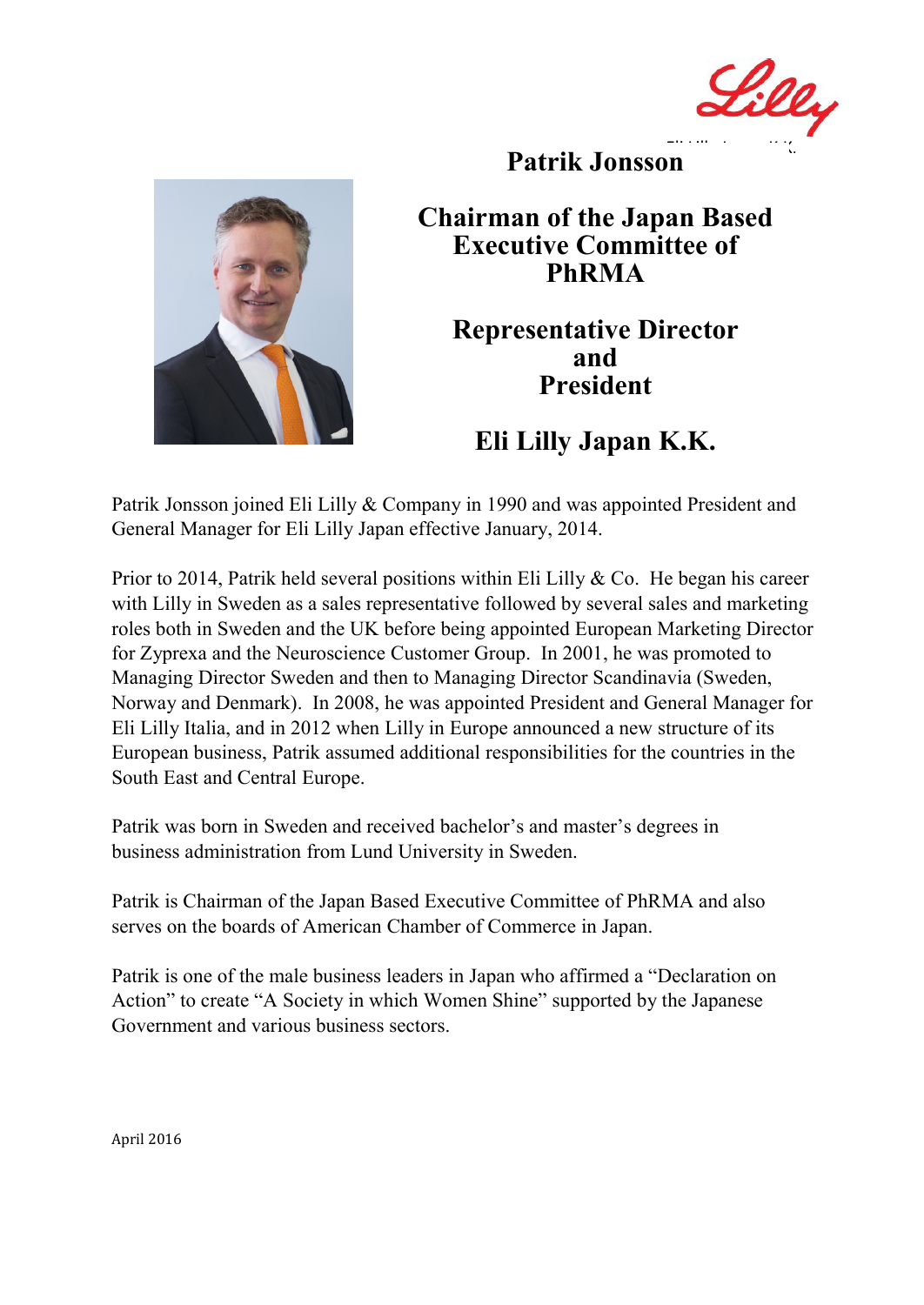

**Amy Jackson** Japan Representative PhRMA

Amy Jackson joined PhRMA, as the Japan Representative, in January 2016. In this capacity, Ms. Jackson coordinates the activities of PhRMA's office in Tokyo and advocates for research-based pharmaceutical companies on government, economic and health care policy matters in Japan. She also currently serves as a Vice President of the American Chamber of Commerce in Japan (ACCJ) and a member of the Maureen and Mike Mansfield Foundation Board of Directors.

Ms. Jackson served as the President of the American Chamber of Commerce in Korea (AMCHAM Korea) from 2009-2015. In recognition of her efforts in promoting cooperative economic relations between the Republic of Korea and the United States, Ms. Jackson was awarded an Industrial Service Medal by President Lee Myung-bak in 2012. She was appointed as an honorary citizen of Seoul in 2013.

Prior to joining AMCHAM Korea, Ms. Jackson was a Director at an international trade and investment consulting firm based in Washington D.C. From 2002-2005, Ms. Jackson served as the Deputy Assistant U.S. Trade Representative for Korea, and from 1998-2002 she was the Director of Japanese Affairs for the Office of the U.S. Trade Representative (USTR). Prior to that, Ms. Jackson worked in the International Relations Division at the National Aeronautics and Space Administration (NASA). Ms. Jackson served as a Mansfield Fellow from 1995- 1997.

Ms. Jackson has a Master's degree in International Relations from Johns Hopkins University and a Bachelors degree in Government from Pomona College.